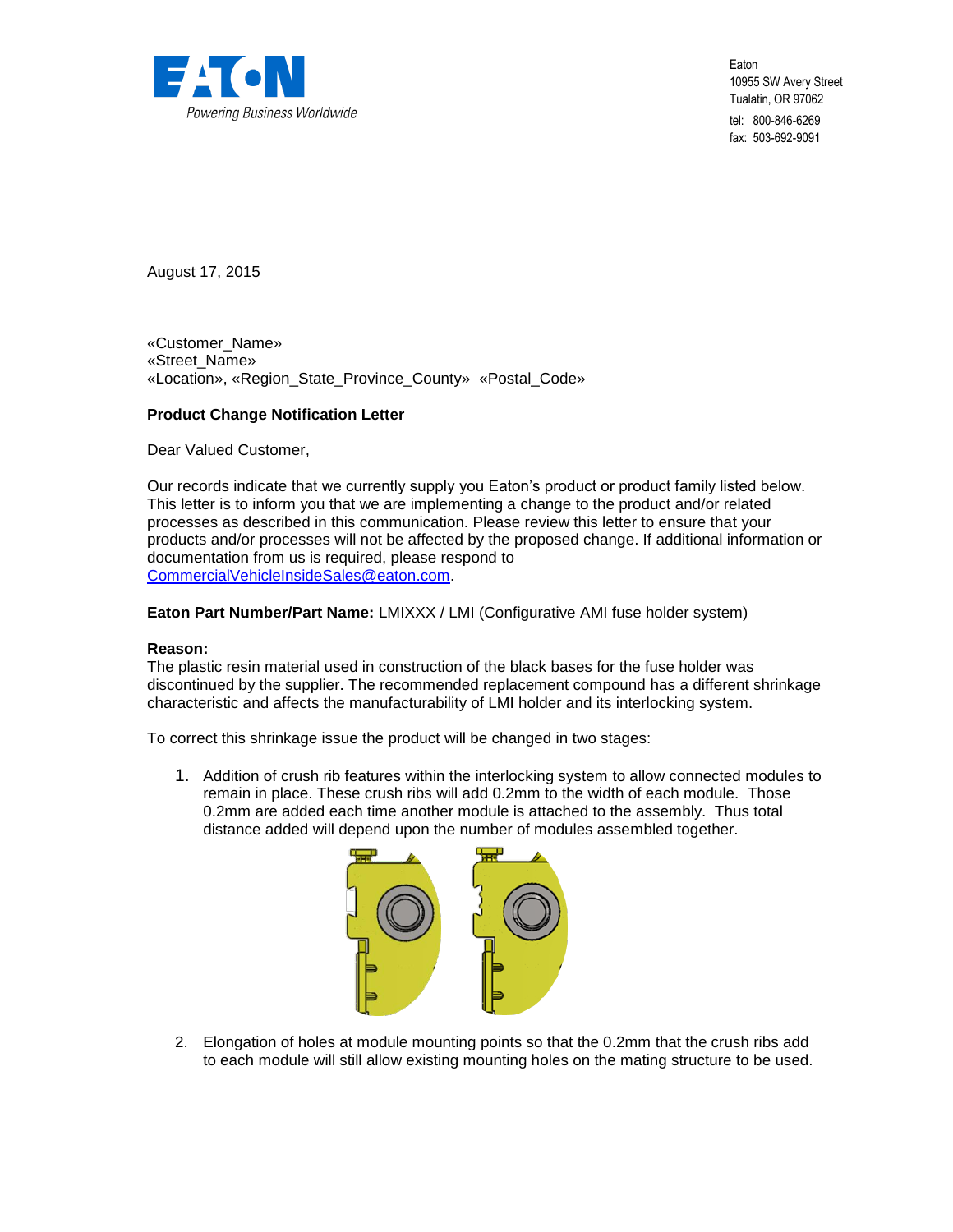

In addition to the changes on the LMI modules described above we will make changes to the bus bars used to create the linked assemblies LMI2, 3, 4, 5, 6 & 7.

1. The bus bar holes have also been elongated to allow for additional flexibility between the old mounting dimensions and the new. The bus bar changes below have negligible effect on the current carrying capabilities of the bus bar.



Please see affected LMI module part numbers on the following page. Affected bus bar part numbers are in the table above.